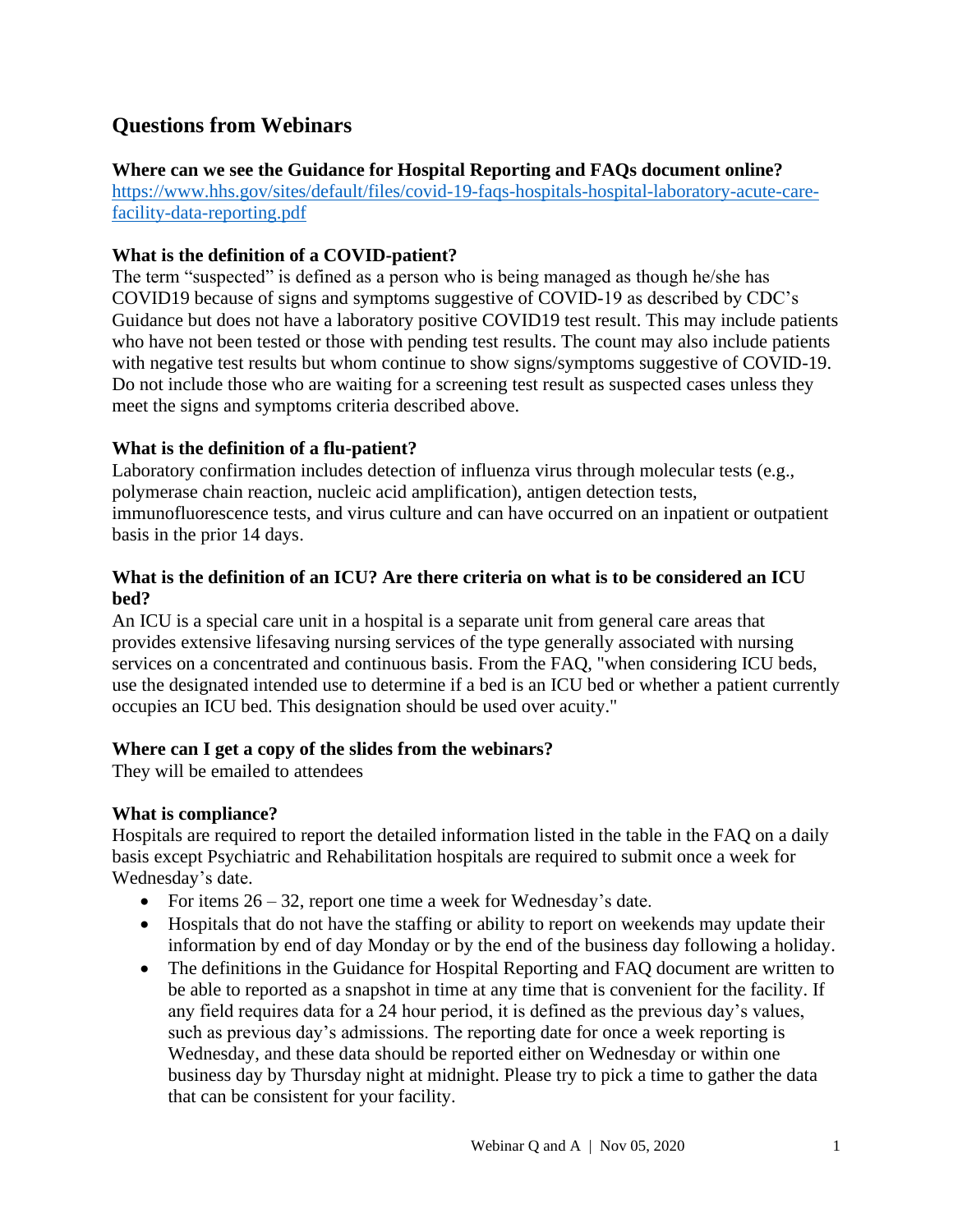## **Are letters emailed or sent by USPS?**

Primarily by email from aspen\_info@hcqis.org For hospitals, the letter was sent by USPS. Reach out to CMS Hospital QSOG [<QSOG\\_Hospital@cms.hhs.gov>](mailto:QSOG_Hospital@cms.hhs.gov) to update your contact information.

## **Do we need to submit data by 8am or can we establish another consistent daily time?** You may establish another consistent time.

### **Where can we see our compliance rate? Can we have a real-time compliance visibility tool to look at our compliance?**

You can see how your facility is meeting the compliance requirements at the links below.

- 1. **Map view with search by hospital:** [https://protect-public.hhs.gov/pages/covid19](https://protect-public.hhs.gov/pages/covid19-module) [module](https://protect-public.hhs.gov/pages/covid19-module)
- 2. **Raw Data in Excel:** [https://healthdata.gov/dataset/covid-19-hospital-data-coverage](https://healthdata.gov/dataset/covid-19-hospital-data-coverage-report)[report](https://healthdata.gov/dataset/covid-19-hospital-data-coverage-report)

### **Are we a certified State?**

You can check<https://healthdata.gov/covid-19-hospital-reporting-state-certification-status> to see if your state is certified.

### **If a hospital missed reporting a month ago, will they still be subject to enforcement actions in the future?**

As long as the hospital gets back into compliance, the enforcement process is stopped unless the hospital has a weekly period in which they are not compliant. In this case, the enforcement process would begin again.

## **We have a question about our CCN number (we have a facility closed, we have a "hospital within a hospital, etc).**

Contact CMS Hospital QSOG [<QSOG\\_Hospital@cms.hhs.gov](mailto:QSOG_Hospital@cms.hhs.gov)

## **How do we request a copy of the friendly letter or other communication?**

Contact CMS Hospital QSOG [<QSOG\\_Hospital@cms.hhs.gov](mailto:QSOG_Hospital@cms.hhs.gov)

## **How do I confirm the way my hospital is reporting?**

- 1. **Map view with search by hospital:** [https://protect-public.hhs.gov/pages/covid19](https://protect-public.hhs.gov/pages/covid19-module) [module](https://protect-public.hhs.gov/pages/covid19-module)
- 2. **Raw Data in Excel:** [https://healthdata.gov/dataset/covid-19-hospital-data-coverage](https://healthdata.gov/dataset/covid-19-hospital-data-coverage-report)[report](https://healthdata.gov/dataset/covid-19-hospital-data-coverage-report)

### **If our State or third party is reporting for the hospital, does the hospital still need to report the same information?**

No. If a certified State or third-party is reporting completely on behalf of a hospital, there is no need to report separately directly to HHS.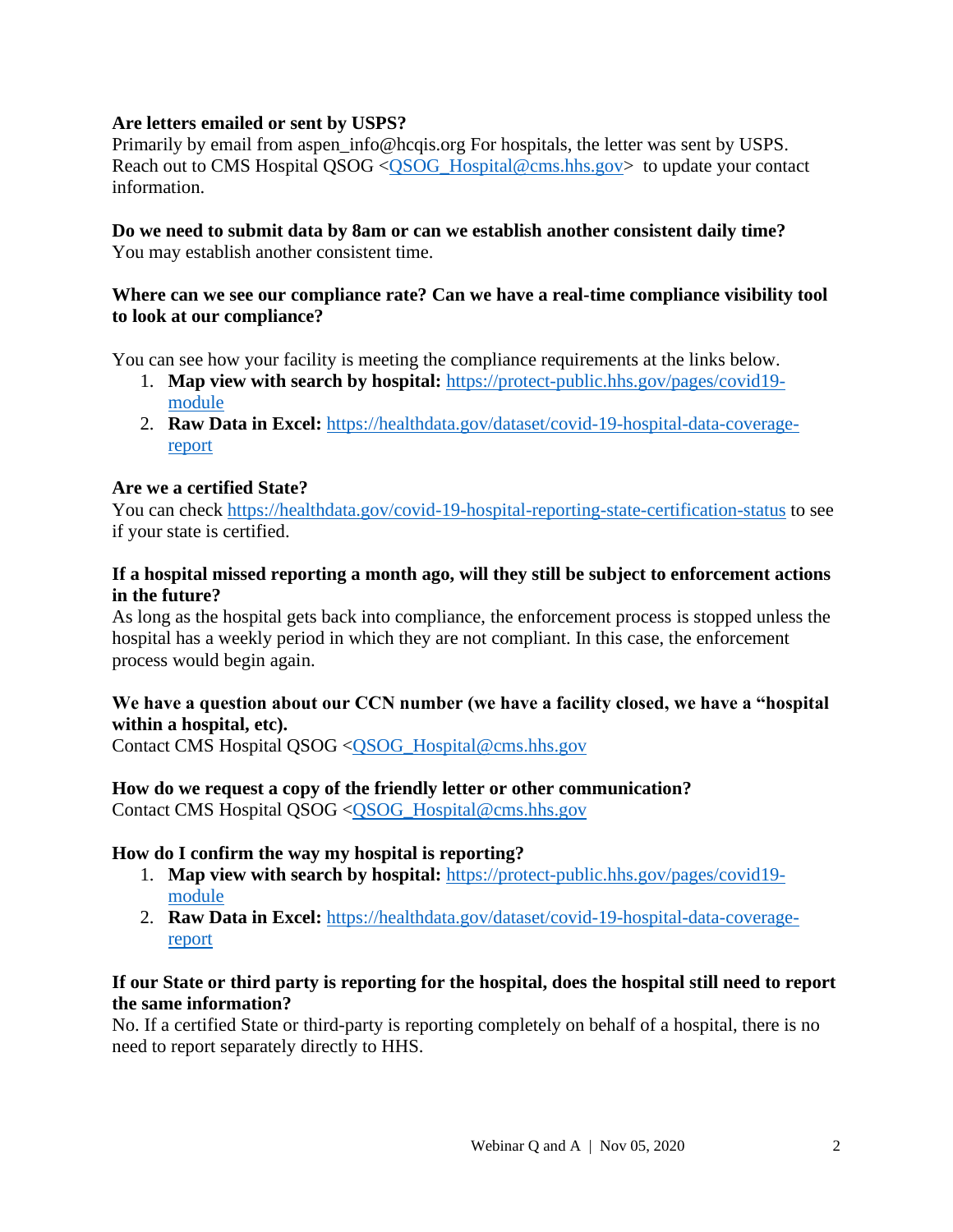### **What are Data Liaisons?**

Starting the week of July 27th, Hospitalization Data Liaisons began working collaboratively with states, state hospital associations, ASPR Regional Administrators, and individual hospitals to obtain information from their hospitals on barriers to reporting, frequency and completeness of data, and data reporting delays and discrepancies, such as those caused by potential data entry errors or by the misinterpretation of data element definitions. Once fully established, the liaison support can also provide a channel for the states and hospitals to obtain additional guidance and clarification of the data requests. We have data liaisons that will follow-up with you regarding data quality.

### **What does "if feasible" mean? How does it affect compliance?**

These "if feasible" fields are preferred but not required, and they do not count towards your compliance rate. Please report, even optional fields, to the best of your knowledge as the data is very helpful to the federal response.

**Can you clarify again on the CCN issue? If we have one hospital location, with two floors within the hospital with separate CCNs, you're saying we need to report those separately?** If the facility has its own CCN, each CCN reports individually. If facilities share CCNs, we ask that hospitals report as separate facilities but CMS enforcement is at the CCN level.

**If you are including a psychiatric or rehabilitation "unit" (with distinct CCN) that is part of a hospital in your daily hospital data reporting, do you need to report separately?** If the rehab and psych units have their own CCNs, they need to report separately. If they share a CCN, the the facility should still report on its own.

### **What if the answer is zero (example, zero patients)?**

Enter the digit 0. Entering zero (0) where applicable is a compliant response.

### **I have put we are low on reagents - reporting this will it assist us in getting more faster?**

Entering accurate, quality data every day will help the federal government and others take action. You may receive a call from a data liaison to get more clarification on the situation to see if there are assistance options that the federal response teams can provide. Please use fields #23-25, 32 to enter any shortages.

### **Do we need to refresh every day or can we just update once a week for supplies?**

For supply data, For items  $26 - 32$  on the FAQ, report one time a week for Wednesday. If easier, you can report the same value for the week as long as you report for Wednesday.

## **Is it acceptable to report Saturday and Sunday data on Monday?**

Hospitals that do not have the staffing or ability to report on weekends may update their information by end of day Monday or by the end of the business day following a holiday.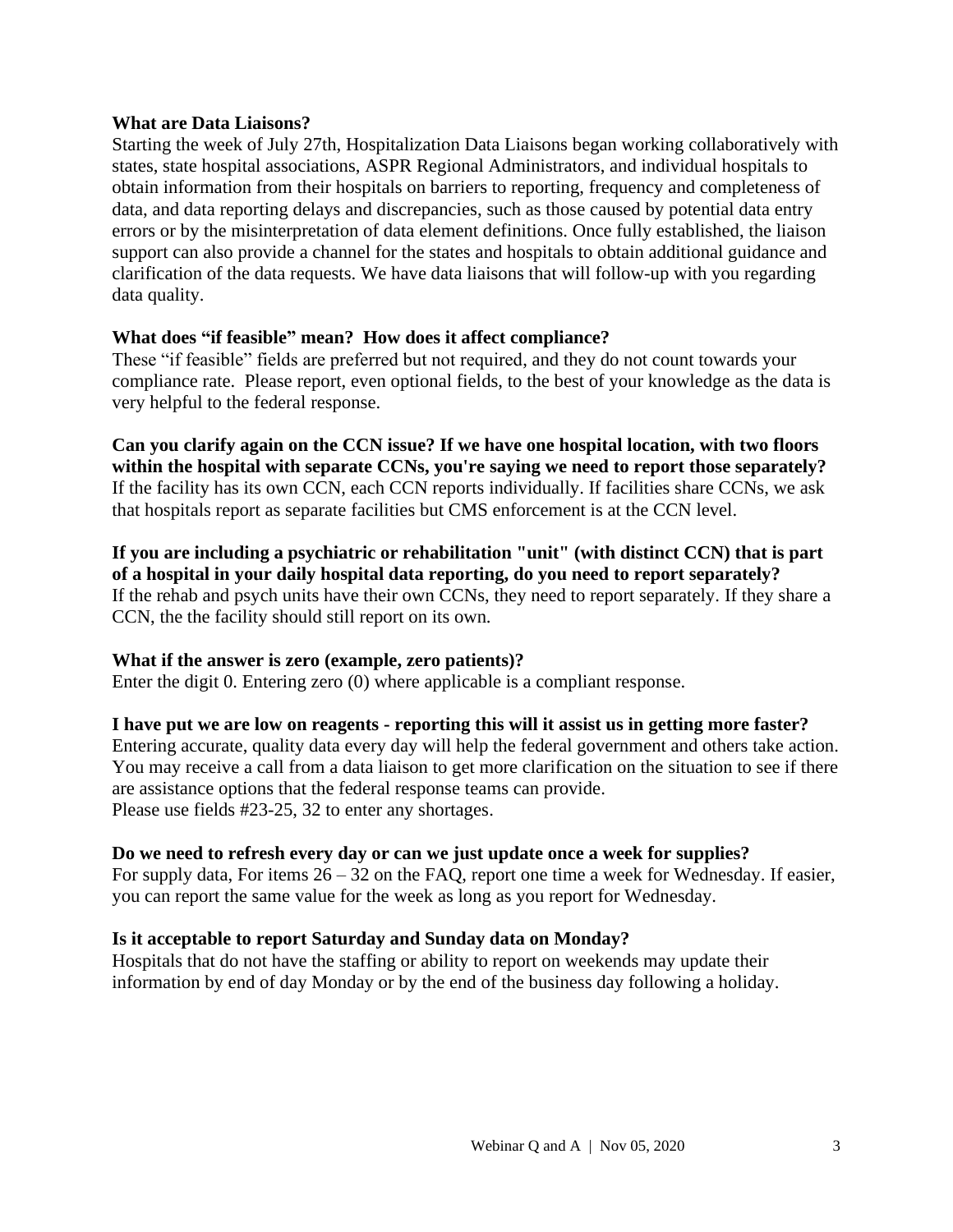### **Are there any validations you do on the data after submission so we can mirror them on our end to ensure we are submitting the cleanest data the first time itself?**

If you use Direct Upload in TeleTracking, you will receive feedback instantly about your data quality. The following link provides information on validations and acceptable values for each field:<https://help.cl-teletracking.com/en-us/c19/Content/covid-19/Data%20Sources.htm>

## **If someone is known to have flu because they were tested earlier in a clinic, and the retest isn't done in a hospital, should that patient be counted? This question is trying to get at what laboratory confirmed means.**

If the patient has lab confirmed flu at the time of admission or has a laboratory-confirmed test within the prior 14 days whether inpatient or outpatient, then it counts for reporting.

## **How do you upload to TeleTracking? Is this a self-explanatory step or do you have instructions?**

The following link shows a video tutorial of the upload process: [https://help.cl](https://help.cl-teletracking.com/en-us/c19/Content/covid-19/video_tutorial.htm)[teletracking.com/en-us/c19/Content/covid-19/video\\_tutorial.htm.](https://help.cl-teletracking.com/en-us/c19/Content/covid-19/video_tutorial.htm) If you have additional questions, please contact the TeleTracking HelpDesk at 1-877-570-6903. You can also email questions to hhs-protect@teletracking.com

## **With the Bulk Data Upload Template, can we do multiple days on one sheet or is one excel sheet per day?**

In TeleTracking, you can upload multiple days on one sheet. Please be sure to indicate the date in the date column, which is the first column in the spreadsheet.

## **How do we submit old missing data or correct data?**

If you use TeleTracking, you can update your report (for errors or missing data) that same day. You can use Direct Upload for up to 4 days prior. Soon, you will be able to upload 7 days of historical data. If needed, older data can be emailed to [HHS-Protect@Teletracking.com](mailto:HHS-Protect@Teletracking.com)

### **If a patient died with influenza and COVID should they be counted in previous day COVID deaths (#16), previous day influenza deaths (#37) AND previous day COVID/influenza deaths (#38)? Or just #38?**

Yes to #16, #37, and #38. Each field should include all the counts that meet the definition. We will know that the #38 are also in #16 and #37.

### **Relative to laboratory confirmed COVID and/or influenza...Does that laboratory result need to be from the admitting hospital or can it be from another facility?**

It can be from the admitting hospital or another facility as long as it was in the prior 14 days.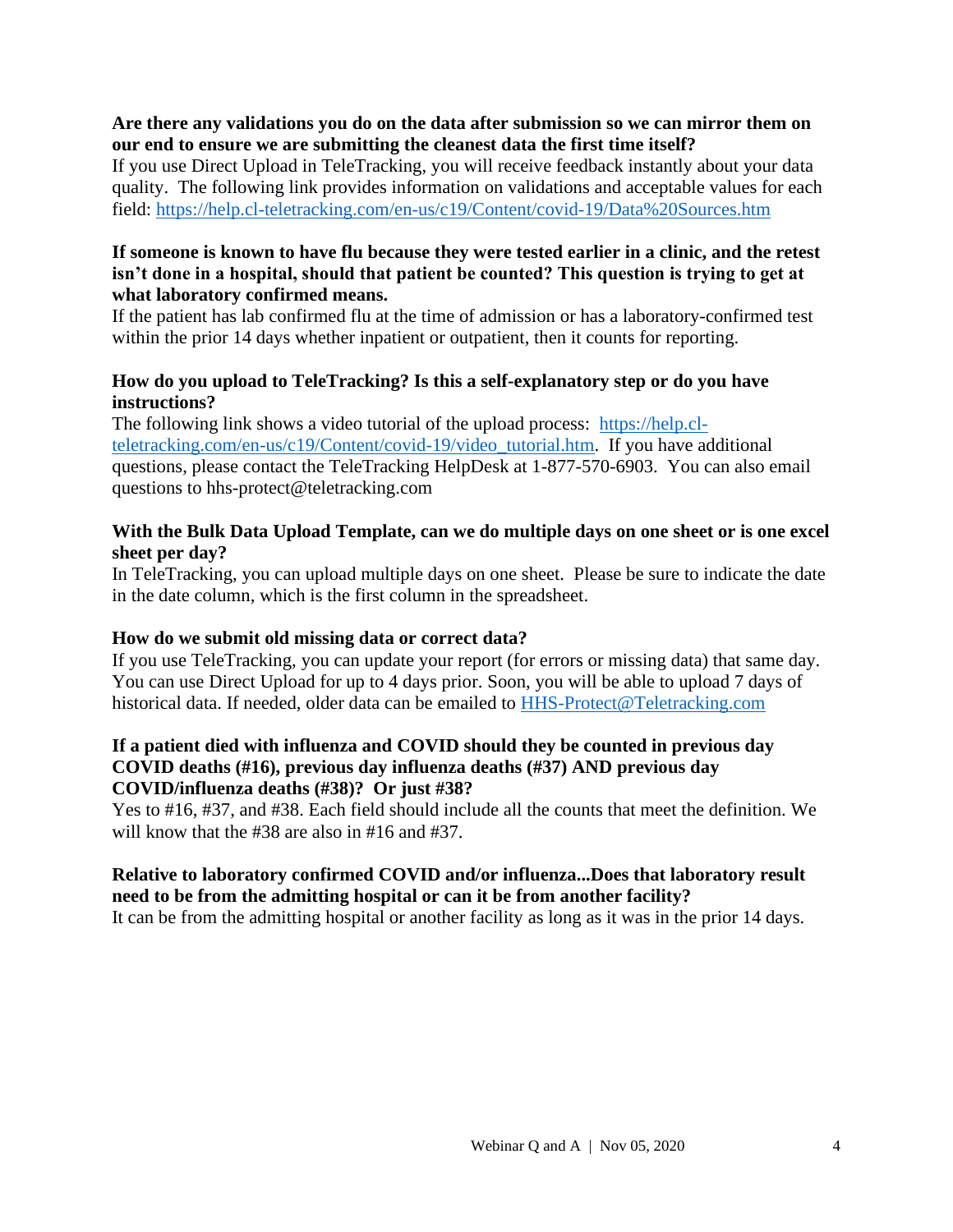**Many of the questions do not apply to our facility, such as ICU, ventilators, because we do not have them. Do we have to fill in a zero every day or can we just fill in the actual questions that apply?**

## **Can you confirm that N/A is now acceptable to use in the PPE section and we won't be penalized in the compliance reports?**

The Guidance for Hospital Reporting and FAQ outlines the acceptable responses to the questions. Use N/A only where stated in the FAQ, such as for the reusable PPE supplies if you do not use those reusable supplies. For all other questions, such as ICU or ventilators, if you do not use them, enter a 0 to indicate that you do not have any ICUs or ventilators. Remember that the definition for ventilators includes adult, pediatric, neonatal ventilators, anesthesia machines and portable/transport ventilators available in the facility and also includes BiPAP machines if the hospital uses BiPAP to deliver positive pressure ventilation via artificial airways.

# **Are there specifications on screening methods to determine suspected patients?**

The CDC's definition of suspected patients is found here:

[https://wwwn.cdc.gov/nndss/conditions/coronavirus-disease-2019-covid-19/case-](https://wwwn.cdc.gov/nndss/conditions/coronavirus-disease-2019-covid-19/case-definition/2020/08/05/)

[definition/2020/08/05/.](https://wwwn.cdc.gov/nndss/conditions/coronavirus-disease-2019-covid-19/case-definition/2020/08/05/) This is referenced in the Guidance for Hospital Reporting and FAQ as "The term 'suspected' is defined as a person who is being managed as though he/she has COVID19 because of signs and symptoms suggestive of COVID-19 as described by CDC's Guidance but does not have a laboratory positive COVID19 test result. This may include patients who have not been tested or those with pending test results. The count may also include patients with negative test results but whom continue to show signs/symptoms suggestive of COVID-19. Do not include those who are waiting for a screening test result as suspected cases unless they meet the signs and symptoms criteria described above."

## **What was the exact date that this survey became mandatory?**

On March 29, 2020, Vice President Pence sent a letter to hospital administrators across the country requesting daily data reports on testing, capacity and utilization, and patient flows to facilitate the public health response to the 2019 Novel Coronavirus (COVID-19). CMS added the requirement to report daily to the Medicare Conditions of Participation in August and it became effective on September 2, 2020. The first educational letter was sent October  $7<sup>th</sup>$  with the second warning letter being sent on October 29<sup>th</sup> and the first enforcement letter scheduled for November 19<sup>th</sup>.

## **When does the enforcement period officially begin?**

The first date that the first enforcement letter could be sent is November 19<sup>th</sup>. Until then, all communication is educational.

## **Is there any indication that antigen test information will be required in the near future?**

Refer to [CDC guidance](https://www.cdc.gov/coronavirus/2019-ncov/lab/resources/antigen-tests-guidelines.html) on how to use antigen tests as when reporting laboratory-confirmed antigen cases. Per the HHS guidance on lab reporting, line level details, including antigen tests should be reported to the state health department.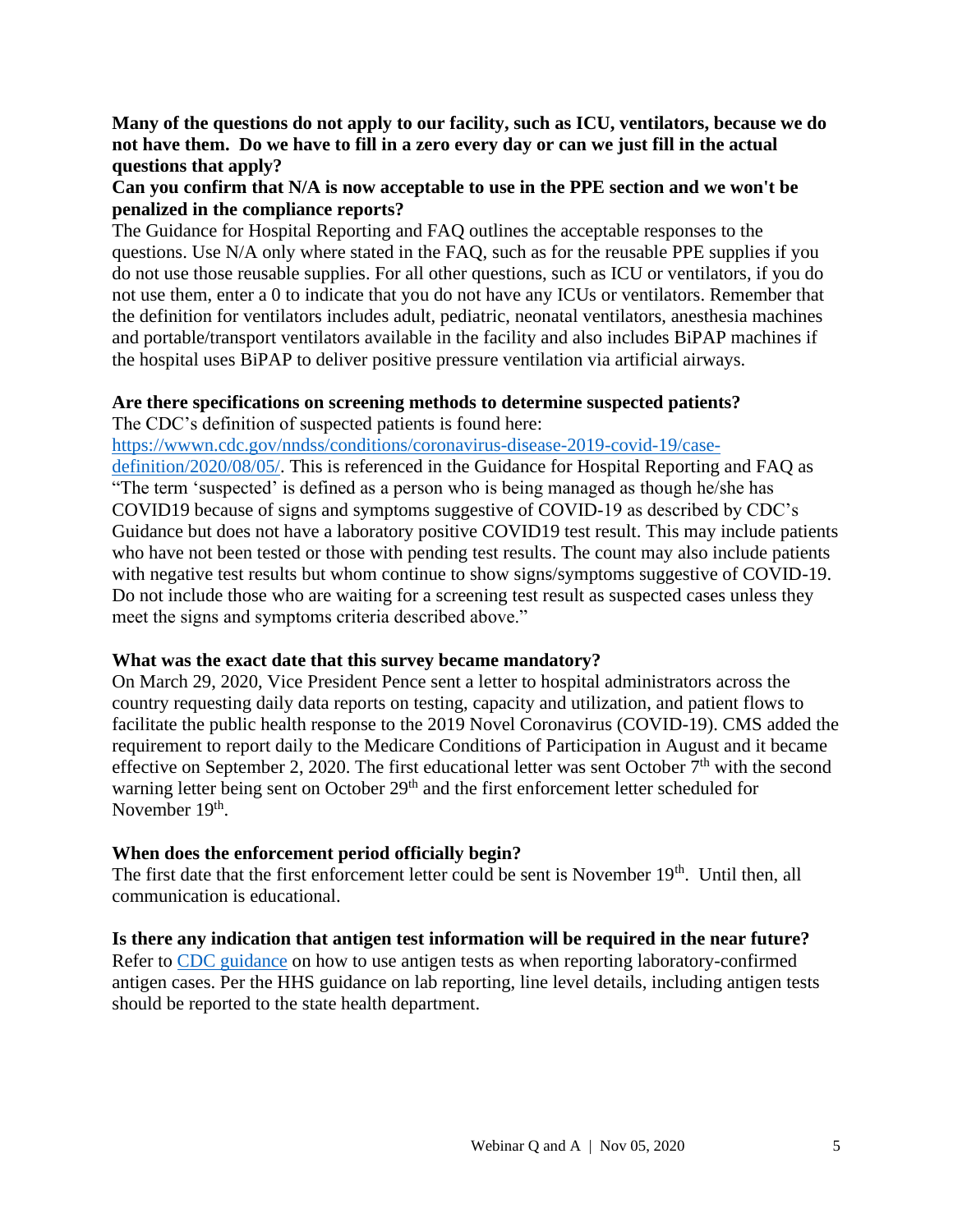### **Regarding rehab and psych units that have their own CCNs and need to be reported separately, is there a specific day each week that needs to be reported (similar to supply data)?**

Per the FAQs, psychiatric and rehabilitation hospitals are required to submit once a week for Wednesday's date and the information can be reported on Wednesday or within one business day for Wednesday's reporting date. It is critical that the date be Wednesday for compliance purposes.

### **What age are your considering pediatrics? We are an inpatient psych facility that has ages as young as 12.**

Per the FAQs, "adult" references adult-designated equipment and locations and "pediatric" references pediatric-designated equipment and locations.

## **For 2a, when it's asking for all staffed outpatient beds, is this talking about outpatient surgery/procedure beds as well? Those numbers would change frequently and may be challenging to collect. Or is this only talking about designated Observation beds?** Per the FAQ, the total number of all staffed inpatient and outpatient beds in your hospital, including all overflow, observation, and active surge/expansion beds used for inpatients and for outpatients (includes all ICU, ED, and observation).

### **Is there a definition for "staffing shortages"?**

Per the FAQ, each facility should identify staffing shortages based on their facility needs and internal policies for staffing ratios. The use of temporary staff does not count as a staffing shortage if staffing ratios are met according to the facility's needs and internal policies for staffing ratios. (Environmental services, nurses, respiratory therapists, pharmacists and pharmacy technicians, physicians, other licensed independent practitioners, temporary physicians, nurses, respiratory therapists, and pharmacists, phlebotomists, other critical healthcare personnel).

### **Are gloves counted as individual gloves or as pairs?**

Per FAQ #28, count individual single gloves.

## **What guidance would you have for dividing PPE supply for reporting for just that unit? This would be very difficult to determine exactly how much supply would be associated with that particular psychiatric unit.**

Please do your best to estimate and make it consistent each day. Adjust the numbers accordingly if you feel that your supply is decreasing.

**While reviewing HHS TeleTracking data, we noticed leaving a blank on a follow-up question (like to launderable supplies or PAPR when we don't have those) causes an error.**  All fields must be completed. Either enter N/A if you don't use reusable supplies (the Guidance for Hospital Reporting and FAQ document indicates when N/A applies) or enter 0 if you have none of the item. Blank values will be counted as missing and will affect compliance.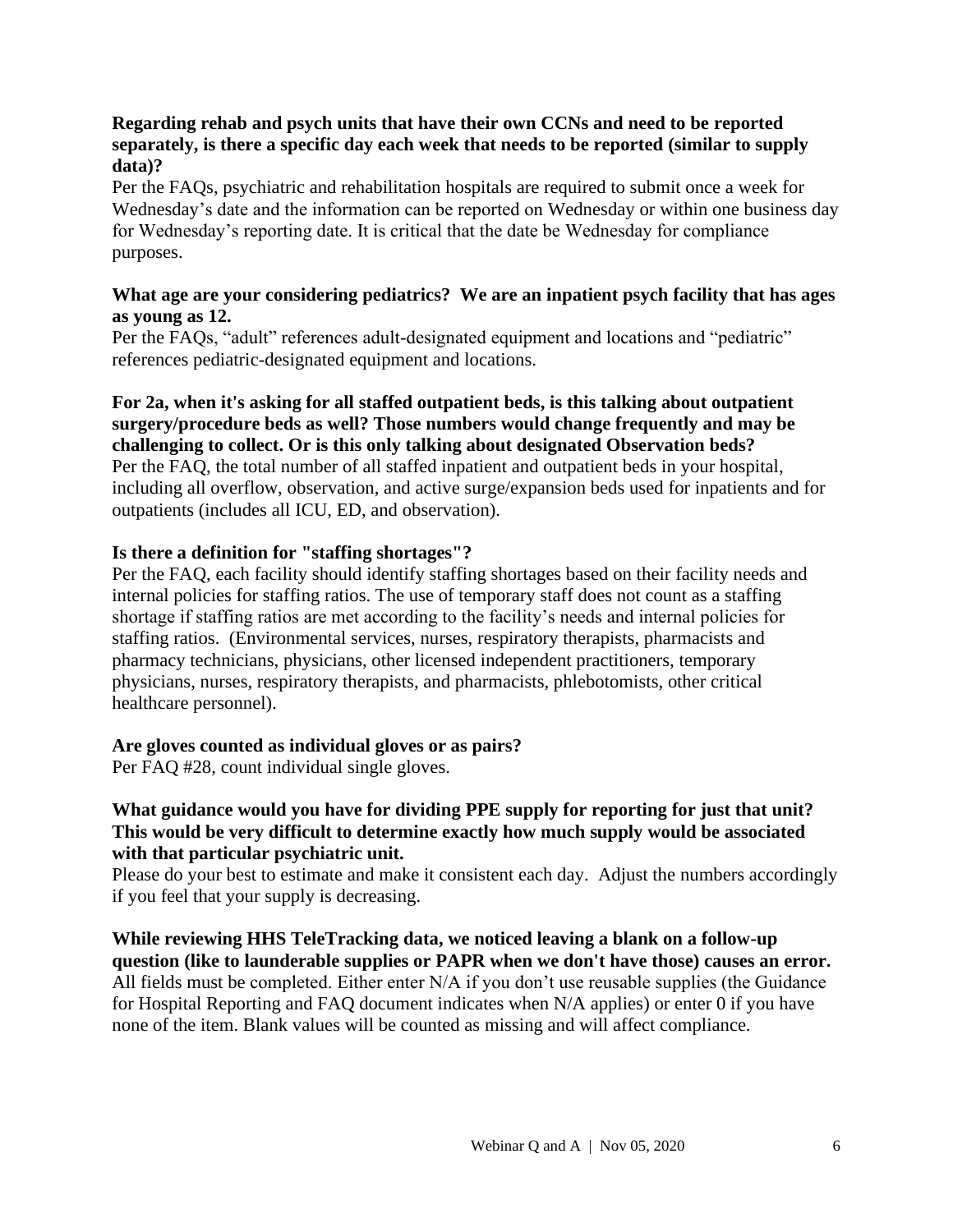### **TeleTracking still lists PPE On Hand Supply in Units as "Required weekly on Wednesdays." Please confirm that these fields are indeed Optional.** Q28 is optional as stated in the FAQ.

The TeleTracking page has been corrected to clarify.

### **Can we just stay with the portal in TeleTracking and not worry about the template?** You can always enter data directly into TeleTracking without using the template for daily entries. If you need to correct past data or enter data for a day you missed, the template is required.

**When hospitals are submitting to certified states and also electively entering data into Teletracking, how will the pilot impact their entries? Also, in these instances, when data is being entered reported dually, which entry is being used to determine non-compliance?** When data is being entered dually, the submission with the highest compliance rate is counted. Data up to 4 days old can be corrected by uploading the data using a template. Soon, TeleTracking will allow 7 days of historical data upload. Older data that needs to be corrected can be emailed to [HHS-Protect@teletracking.com](mailto:HHS-Protect@teletracking.com) if necessary. We encourage you to focus on the last 7 days of data to get it correct and work toward accurate data moving forwards.

## **Will the template be available for download with the most recent data already prepopulated?**

When submitting old data (up to 4 days now but will soon be 7 days) in TeleTracking, the template will be pre-populated with the identity and demographics of the hospitals, but not with the actual data values.

### **For the previous day's Influenza or COVID related-deaths and COVID-related ED visits, we may not know the entire volume of those patients the following day. Do we provide the known metrics the following day and move on, or Is the expectation that we provide preliminary data the following day and continue to update those fields if more complete data becomes available?**

Please submit the data to the best of your ability that day. You may update your data retrospectively if necessary.

## **Will influenza data be updated from daily reporting to weekly?**

This will be required daily for all hospitals, except for psychiatric and rehabilitation hospitals who submit Wednesday's value on a weekly basis (still a daily value but reported weekly).

## **Will any of the "optional" fields be "required" again in the future?**

The 6 influenza fields are voluntary starting 10/19 but anticipated to be mandatory in the coming weeks.

## **Just want to confirm that the 2 remdesivir fields are optional after 11/4/20. If we elect not to report those and leave them blank, just want to make sure we will not be getting a noncompliance letter related to submitting blanks in these fields.**

Yes, the remdesivir fields are optional after 11/04 and will not count towards your compliance rate.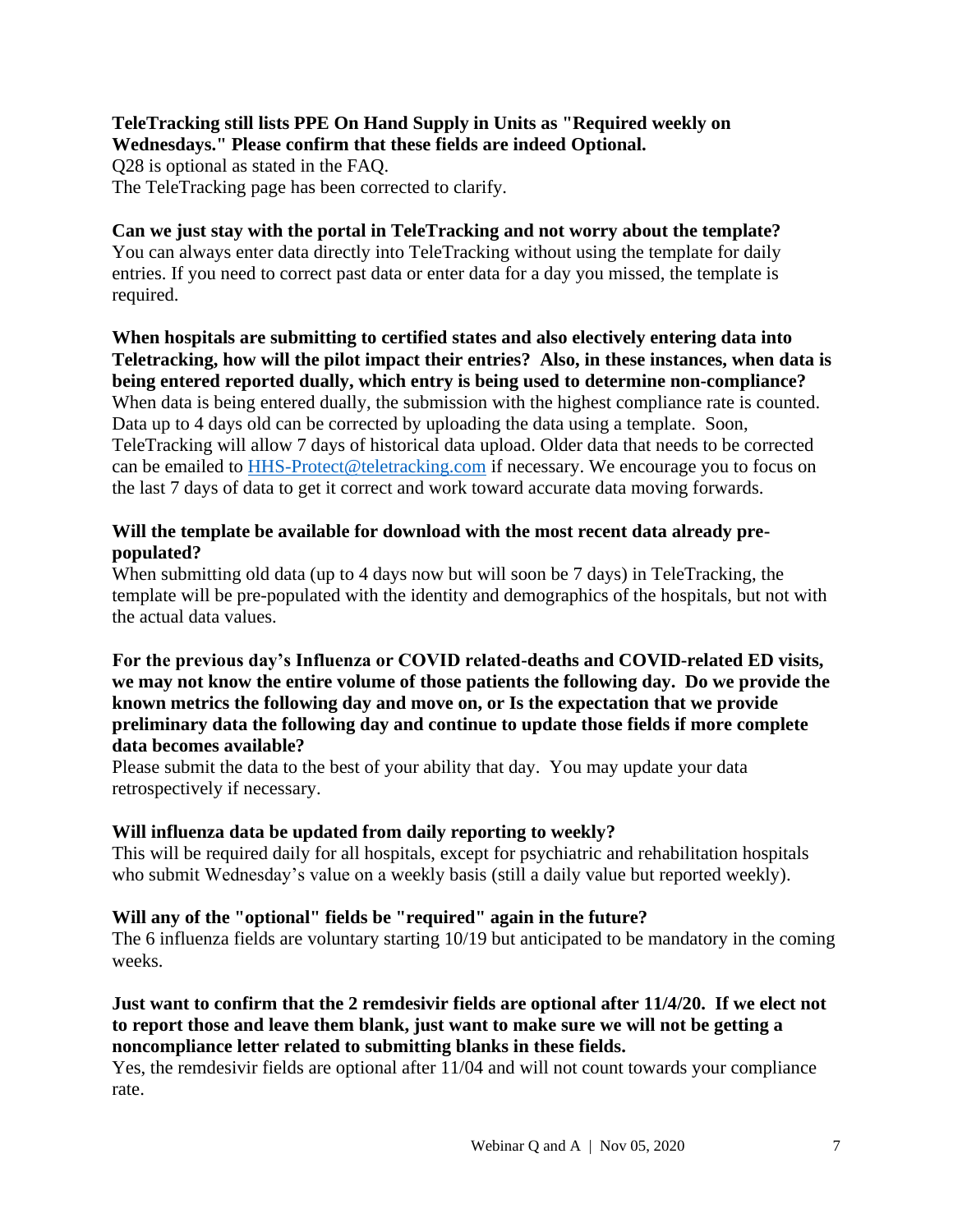### **Do we count influenza A&B?**

Yes

## **How do we improve our compliance rate right away?**

Hospitals are required to report the detailed information listed in the table in the FAQ on a daily basis, except Psychiatric and Rehabilitation hospitals who are required to submit once a week on Wednesdays.

For items 26 – 32, report one time a week on Wednesday.

Hospitals that do not have the staffing or ability to report on weekends may update their information by end of day Monday or by the end of the business day following a holiday. Report all fields per the above guidance to reach compliance over the past 7-day period.

## **If a psych hospital reports on Tuesday instead of Wednesday, would they still be in compliance for once per week?**

No, psychiatric and rehabilitation hospitals must report for Wednesday. We know many hospitals only count supplies once a week, so if supplies are counted on another day of the week, enter the data for Wednesday's date.

## **There is a discrepancy with the compliance rate shown and what we submitted. How do I get this resolved?**

Contact the HHS Protect Help Desk [Protect-ServiceDesk@hhs.gov.](mailto:Protect-ServiceDesk@hhs.gov) Please provide documentation of your compliance rate shown and what you submitted.

## **If we have found a valid mistake in our CCN or in reporting, how long will it take for CMS to fix?**

If there is a mistake with the CCN, contact CMS Hospital QSOG QSOG Hospital@cms.hhs.gov and the process to research and update is usually within a few days. If there is an issue with reporting, contact [protect-servicedesk@hhs.gov](mailto:protect-servicedesk@hhs.gov) and the issue is usually researched and responded to within a few days.

## **We have a question about our CCN number (we have a facility closed, we have a "hospital within a hospital, etc).**

Contact CMS Hospital QSOG [QSOG\\_Hospital@cms.hhs.gov](mailto:QSOG_Hospital@cms.hhs.gov)

## **Can you clarify again on the CCN issue? If we have one hospital location, with two floors within the hospital with separate CCNs, you're saying we need to report those separately?** Each CCN reports individually

## **For the other days (other than Wednesday), do we leave those fields blank? Or keep the Wednesday's data in the fields?**

This is up to you whether you want to report the same data for a week and then refresh it on Wednesday or if you want to leave the columns/fields blank for the days that are not Wednesday. Either option is fine.

## **What happens to our compliance rate if the system is down?**